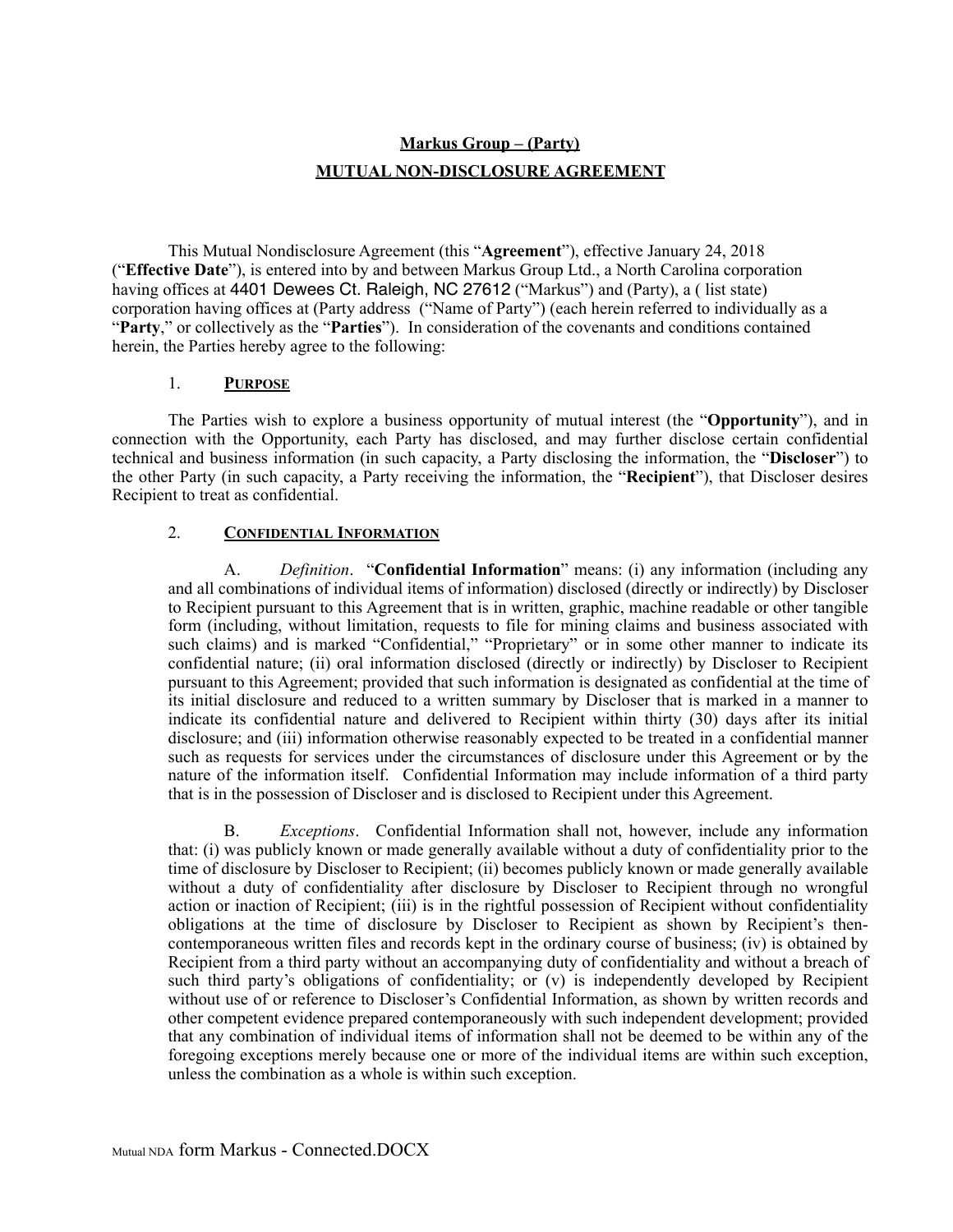C. *Compelled Disclosure*. If Recipient becomes legally compelled to disclose any Confidential Information, other than pursuant to a confidentiality agreement, Recipient will provide Discloser prompt written notice, if legally permissible, and will use its best efforts to assist Discloser in seeking a protective order or another appropriate remedy. If Discloser waives Recipient's compliance with this Agreement or fails to obtain a protective order or other appropriate remedy, Recipient will furnish only that portion of the Confidential Information that is legally required to be disclosed; provided that any Confidential Information so disclosed shall maintain its confidentiality protection for all purposes other than such legally compelled disclosure.

## 3. **NON-USE AND NON-DISCLOSURE**

Recipient shall not use any Confidential Information of Discloser for any purpose except to carry out the work mutually agreed to by contract. Recipient shall not disclose any Confidential Information of Discloser to third parties or to Recipient's employees, except that, subject to Section [4](#page-1-0) below, Recipient may disclose Discloser's Confidential Information to those employees of Recipient who are required to have such information in order to evaluate or engage in discussions concerning the Opportunity.

#### <span id="page-1-0"></span>4. **MAINTENANCE OF CONFIDENTIALITY**

Recipient shall take reasonable measures to protect the secrecy of and avoid disclosure and unauthorized use of the Confidential Information of Discloser. Without limiting the foregoing, Recipient shall take at least those measures that it employs to protect its own confidential information of a similar nature and shall ensure that its employees who have access to Confidential Information of Discloser have signed a nonuse and non-disclosure agreement in content at least as protective of Discloser and its Confidential Information as the provisions of this Agreement, prior to any disclosure of Discloser's Confidential Information to such employees. Recipient shall not make any copies of the Confidential Information of Discloser unless the same are previously approved in writing by Discloser. Recipient shall reproduce Discloser's proprietary rights notices on any such authorized copies in the same manner in which such notices were set forth in or on the original. Recipient shall promptly notify Discloser of any unauthorized use or disclosure, or suspected unauthorized use or disclosure, of Discloser's Confidential Information of which Recipient becomes aware.

# 5. **NO OBLIGATION**

Nothing in this Agreement shall obligate either Party to proceed with any transaction between them, and each Party reserves the right, in its sole discretion, to terminate the discussions contemplated by this Agreement concerning the Opportunity. Nothing in this Agreement shall be construed to restrict either Party's use or disclosure of its own Confidential Information.

# 6. **NO WARRANTY**

ALL CONFIDENTIAL INFORMATION IS PROVIDED "AS IS." NEITHER PARTY MAKES ANY WARRANTIES, EXPRESS, IMPLIED OR OTHERWISE, REGARDING THE ACCURACY, COMPLETENESS OR PERFORMANCE OF ANY CONFIDENTIAL INFORMATION, OR WITH RESPECT TO NON-INFRINGEMENT OR OTHER VIOLATION OF ANY INTELLECTUAL PROPERTY RIGHTS OF A THIRD PARTY OR OF RECIPIENT.

# 7. **RETURN OF MATERIALS**

All documents and other tangible objects containing or representing Confidential Information that have been disclosed by Discloser to Recipient, and all copies or extracts thereof or notes derived therefrom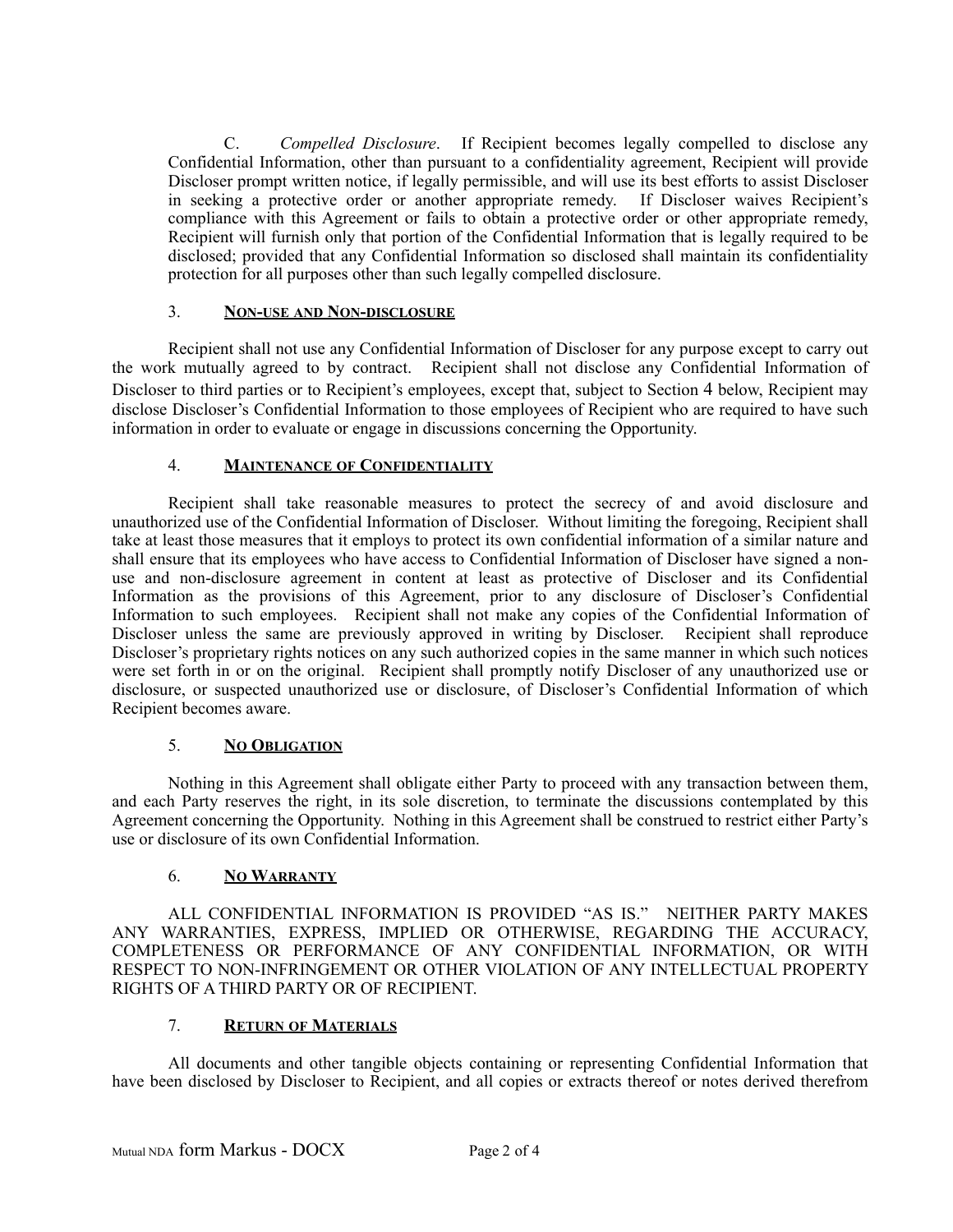that are in the possession of Recipient, shall be and remain the property of Discloser and shall be promptly returned to Discloser or destroyed (with proof of such destruction), each upon Discloser's written request.

# 8. **NO LICENSE**

Nothing in this Agreement is intended to grant any rights to Recipient under any patent, mask work right or copyright of Discloser, nor shall this Agreement grant Recipient any rights in or to the Confidential Information of Discloser except as expressly set forth in this Agreement.

# 9. **TERM**

The obligations of Recipient under this Agreement shall survive, with respect to any particular Confidential Information of Discloser, until two years from the Effective Date; except with respect to Confidential Information of the Discloser that constitutes a trade secret under applicable law, in which case, such obligations of Recipient shall continue until such Confidential Information becomes publically known or made generally available through no action or inaction of the Recipient].

# 10. **REMEDIES**

Recipient agrees that any violation or threatened violation of this Agreement may cause irreparable injury to Discloser, entitling Discloser to seek injunctive relief in addition to all legal remedies.

# 11. **FEEDBACK**

Any ideas, suggestions, guidance or other information disclosed by Recipient related to Discloser's Confidential Information and any intellectual property rights relating to the foregoing shall be collectively deemed "**Feedback**." Recipient agrees to grant and hereby grants to Discloser a nonexclusive, perpetual, irrevocable, royalty free, worldwide license (with the right to grant and authorize sublicenses) to make, have made, use, import, offer for sale, sell, reproduce, distribute, modify, adapt, prepare derivative works of, display, perform and otherwise exploit such Feedback without restriction.